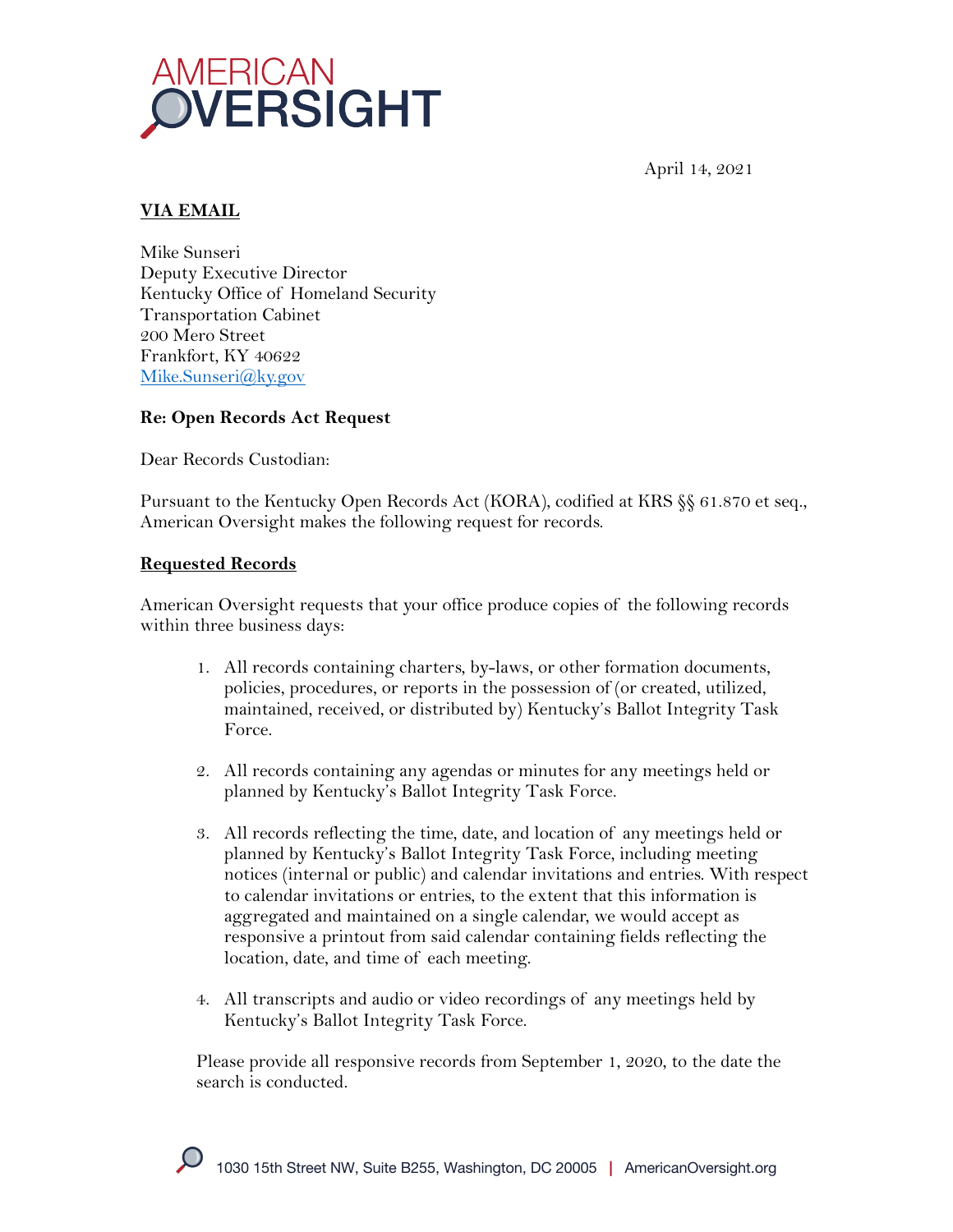## **Pursuant to KRS § 61.880(1), American Oversight requests that you notify us within three workdays as to whether you will comply with this request.**

## **Statement of Noncommercial Purpose**

This request is for noncommercial purposes, and American Oversight respectfully requests a waiver of any fees associated with processing this request for records. To the extent any fees are charged, pursuant to KRS § 61.874(3), American Oversight asks that such fees be limited to the actual cost of reproduction and exclude the cost of agency staff time.

This request is primarily and fundamentally for non-commercial purposes. American Oversight seeks the records requested to inform the public regarding Kentucky's efforts to publicize instances of election fraud. Claims of widespread election fraud are of significant public interest both in Kentucky and nationwide.1 Records with the potential to shed light on this matter would contribute significantly to public understanding of operations of the government, including what specific steps Kentucky's Ballot Integrity Task Force has taken or intends to take in order to support ballot integrity.

Furthermore, as a  $501(c)(3)$  nonprofit, American Oversight does not have a commercial purpose and the release of the information requested is not in American Oversight's financial interest. American Oversight's mission is to promote transparency in government, to educate the public about government activities, and to ensure the accountability of government officials. American Oversight uses the information gathered, and its analysis of it, to educate the public through reports, press releases, or other media. American Oversight also makes materials it gathers available on its public website and promotes their availability on social media platforms, such as Facebook and Twitter.<sup>2</sup>

American Oversight has also demonstrated its commitment to the public disclosure of documents and creation of editorial content through numerous substantive analyses

https://spectrumnews1.com/ky/lexington/news/2020/11/20/there-are-no-knowncases-of-voter-fraud-in-kentucky-election; Daniel Desrochers, *Group's Claims of Irregularities in Kentucky Governor Election Quickly Debunked*, Lexington Herald-Leader (Nov. 13, 2019, 5:54 PM), https://www.kentucky.com/news/politics-

government/article237320779.html; Emma Kinery, *What's Behind the Latest Fight Over Americans' Right to Vote*, Wash. Post (Mar. 29, 2021, 10:57 AM), https://www.washingtonpost.com/business/whats-behind-the-latest-fightover-

americans-right-to-vote/2021/03/26/12ec2a64-8e5b-11eb-a33eda28941cb9ac\_story.html.

<sup>1</sup> *See, e.g.*, Adam K. Raymond, *There Are "No Known Cases" of Voter Fraud in Kentucky*, Spectrum 1 News (Nov. 20, 2020, 4:45 PM),

<sup>&</sup>lt;sup>2</sup> American Oversight currently has approximately 15,700 page likes on Facebook and 106,200 followers on Twitter. American Oversight, FACEBOOK,

https://www.facebook.com/weareoversight/ (last visited Apr. 13, 2021); American Oversight (@weareoversight), TWITTER, https://twitter.com/weareoversight (last visited Apr. 13, 2021).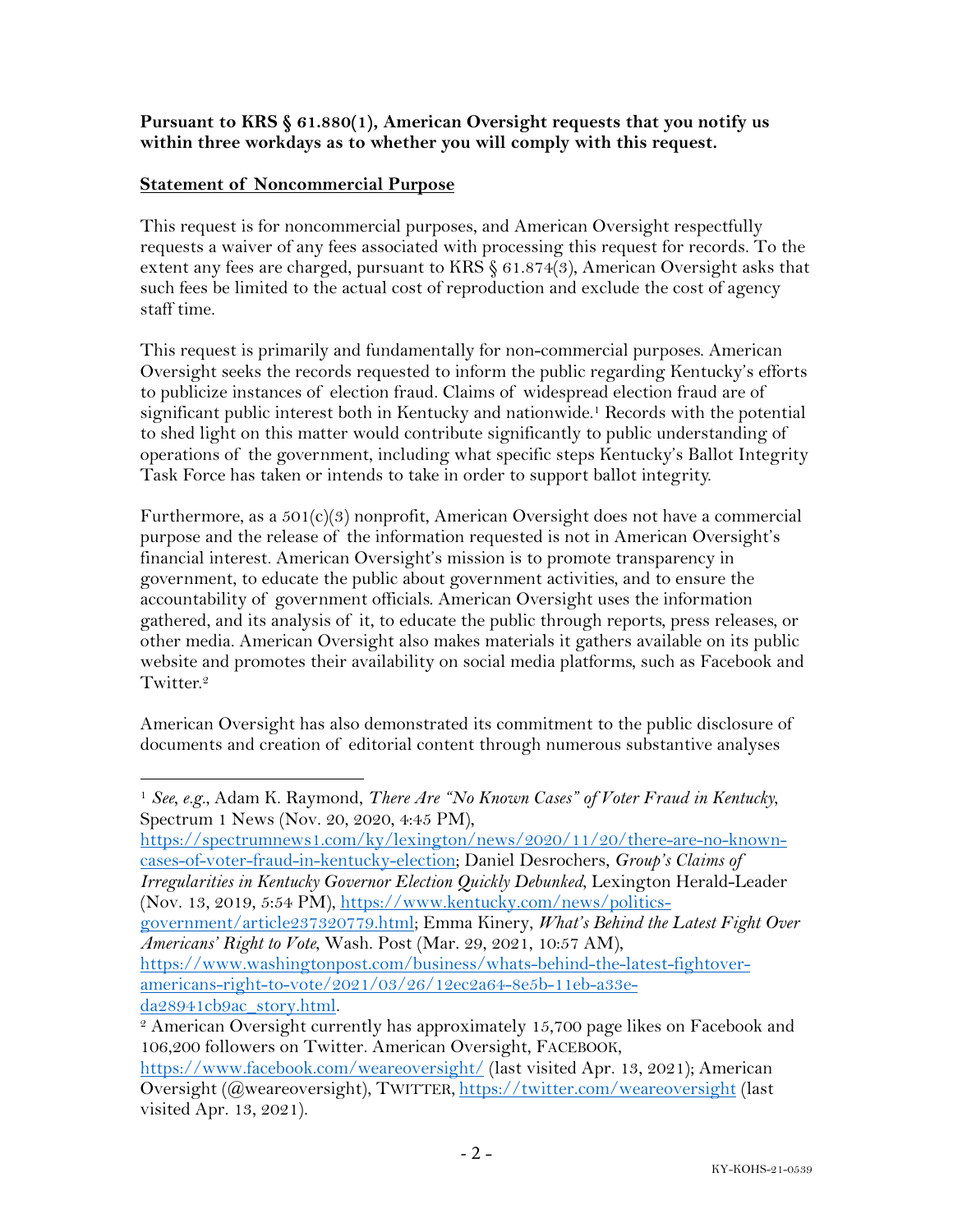posted to its website.3 Examples reflecting this commitment to the public disclosure of documents and the creation of editorial content include the posting of records related to the organization's investigations into misconduct and corruption in state governments; <sup>4</sup> the posting of records related to an ethics waiver received by a senior Department of Justice attorney and an analysis of what those records demonstrated regarding the Department's process for issuing such waivers;<sup>5</sup> posting records received as part of American Oversight's "Audit the Wall" project to gather and analyze information related to the administration's proposed construction of a barrier along the U.S.-Mexico border, and analyses of what those records reveal;<sup>6</sup> posting records regarding potential self-dealing at the Department of Housing & Urban Development and related analysis;7 posting records and analysis relating to the federal government's efforts to sell nuclear technology to Saudi Arabia;<sup>8</sup> and posting records and analysis regarding the Department of Justice's decision in response to demands from Congress to direct a U.S. Attorney to undertake a wide-ranging review and make recommendations regarding criminal investigations relating to the President's political opponents and allegations of misconduct by the Department of Justice itself and the Federal Bureau of Investigation.9

# **Guidance Regarding the Search & Processing of Requested Records**

In connection with its request for records, American Oversight provides the following guidance regarding the scope of the records sought and the search and processing of records:

■ Please search all locations and systems likely to have responsive records, regardless of format, medium, or physical characteristics. For instance, if the request seeks "communications," please search all locations likely to contain

<sup>3</sup> *News*, American Oversight, https://www.americanoversight.org/blog. 4 *State Investigations*, American Oversight, https://www.americanoversight.org/states.

<sup>5</sup> *DOJ Records Relating to Solicitor General Noel Francisco's Recusal*, American Oversight, https://www.americanoversight.org/document/doj-civil-division-response-noelfrancisco-compliance; *Francisco & the Travel Ban: What We Learned from the DOJ Documents*, American Oversight, https://www.americanoversight.org/francisco-thetravel-ban-what-we-learned-from-the-doj-documents.

<sup>6</sup> *See generally Audit the Wall*, American Oversight,

https://www.americanoversight.org/investigation/audit-the-wall; *see, e.g.*, *Border Wall Investigation Report: No Plans, No Funding, No Timeline, No Wall*, American Oversight, https://www.americanoversight.org/border-wall-investigation-report-no-plans-no-

funding-no-timeline-no-wall. 7 *Documents Reveal Ben Carson Jr.'s Attempts to Use His Influence at HUD to Help His Business*, American Oversight, https://www.americanoversight.org/documents-revealben-carson-jr-s-attempts-to-use-his-influence-at-hud-to-help-his-business. 8 *Investigating the Trump Administration's Efforts to Sell Nuclear Technology to Saudi* 

*Arabia*, American Oversight, https://www.americanoversight.org/investigating-thetrump-administrations-efforts-to-sell-nuclear-technology-to-saudi-arabia. 9 *Sessions' Letter Shows DOJ Acted on Trump's Authoritarian Demand to Investigate Clinton*,

American Oversight, https://www.americanoversight.org/sessions-letter.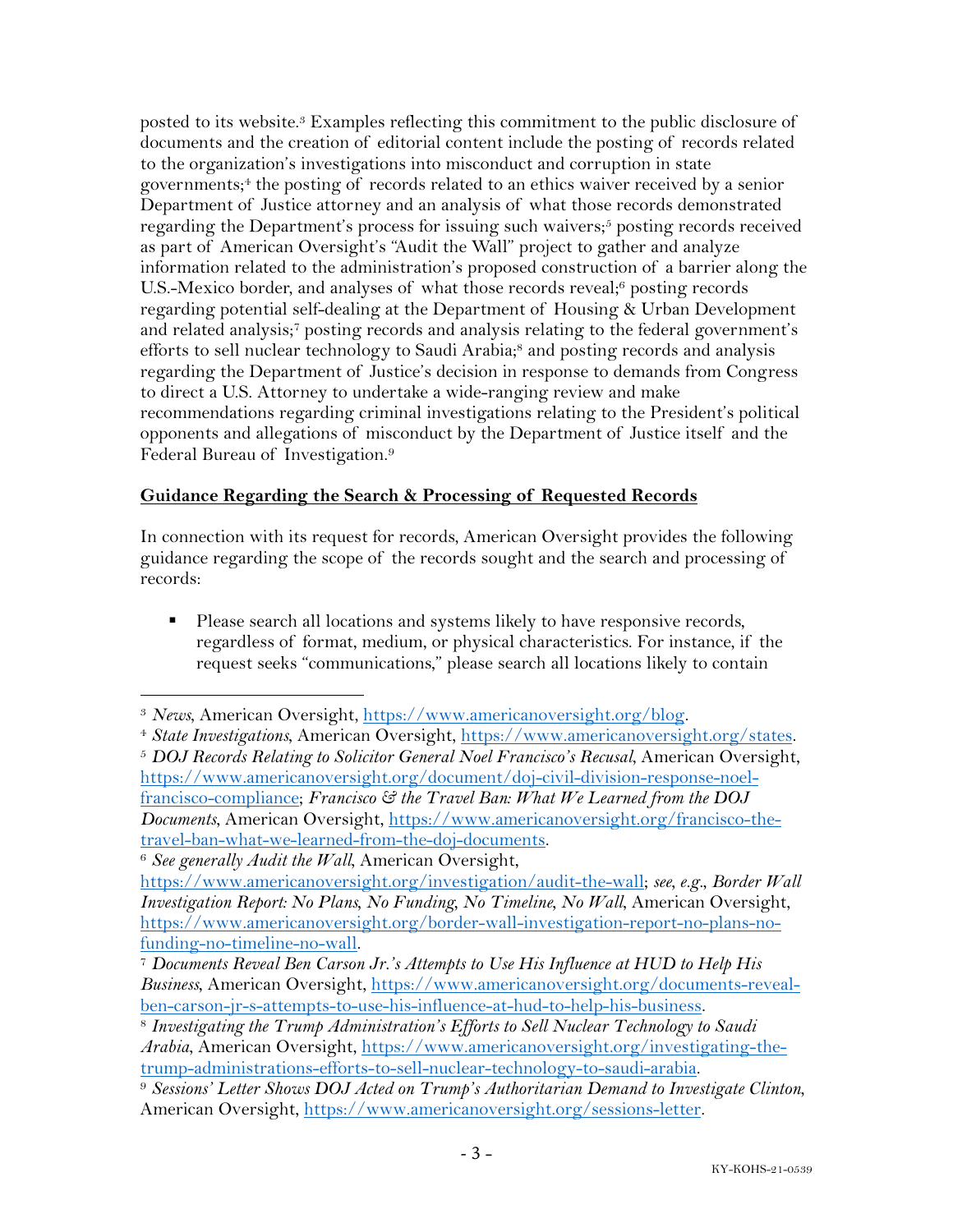communications, including relevant hard-copy files, correspondence files, appropriate locations on hard drives and shared drives, emails, text messages or other direct messaging systems (such as iMessage, WhatsApp, Signal, or Twitter direct messages), voicemail messages, instant messaging systems such as Lync or ICQ, and shared messages systems such as Slack.

- § In conducting your search, please understand the terms "record," "document," and "information" in their broadest sense, to include any written, typed, recorded, graphic, printed, or audio material of any kind. We seek records of any kind, including electronic records, audiotapes, videotapes, and photographs, as well as letters, emails, facsimiles, telephone messages, voice mail messages and transcripts, notes, or minutes of any meetings, telephone conversations or discussions.
- Our request for records includes any attachments to those records or other materials enclosed with those records when they were previously transmitted. To the extent that an email is responsive to our request, our request includes all prior messages sent or received in that email chain, as well as any attachments to the email.
- Please search all relevant records or systems containing records regarding agency business. Do not exclude records regarding agency business contained in files, email accounts, or devices in the personal custody of your officials, such as personal email accounts or text messages.
- In the event some portions of the requested records are properly exempt from disclosure, please disclose any reasonably segregable non-exempt portions of the requested records. *See* KRS § 61.878(4). If a request is denied in whole, please state specifically why it is not reasonable to segregate portions of the record for release.
- Please take appropriate steps to ensure that records responsive to this request are not deleted by the agency before the completion of processing for this request. If records potentially responsive to this request are likely to be located on systems where they are subject to potential deletion, including on a scheduled basis, please take steps to prevent that deletion, including, as appropriate, by instituting a litigation hold on those records.

### **Conclusion**

If you have any questions regarding how to construe this request for records or believe that further discussions regarding search and processing would facilitate a more efficient production of records of interest to American Oversight, please do not hesitate to contact American Oversight to discuss this request. American Oversight welcomes an opportunity to discuss its request with you before you undertake your search or incur search or duplication costs. By working together at the outset, American Oversight and your agency can decrease the likelihood of costly and time-consuming litigation in the future.